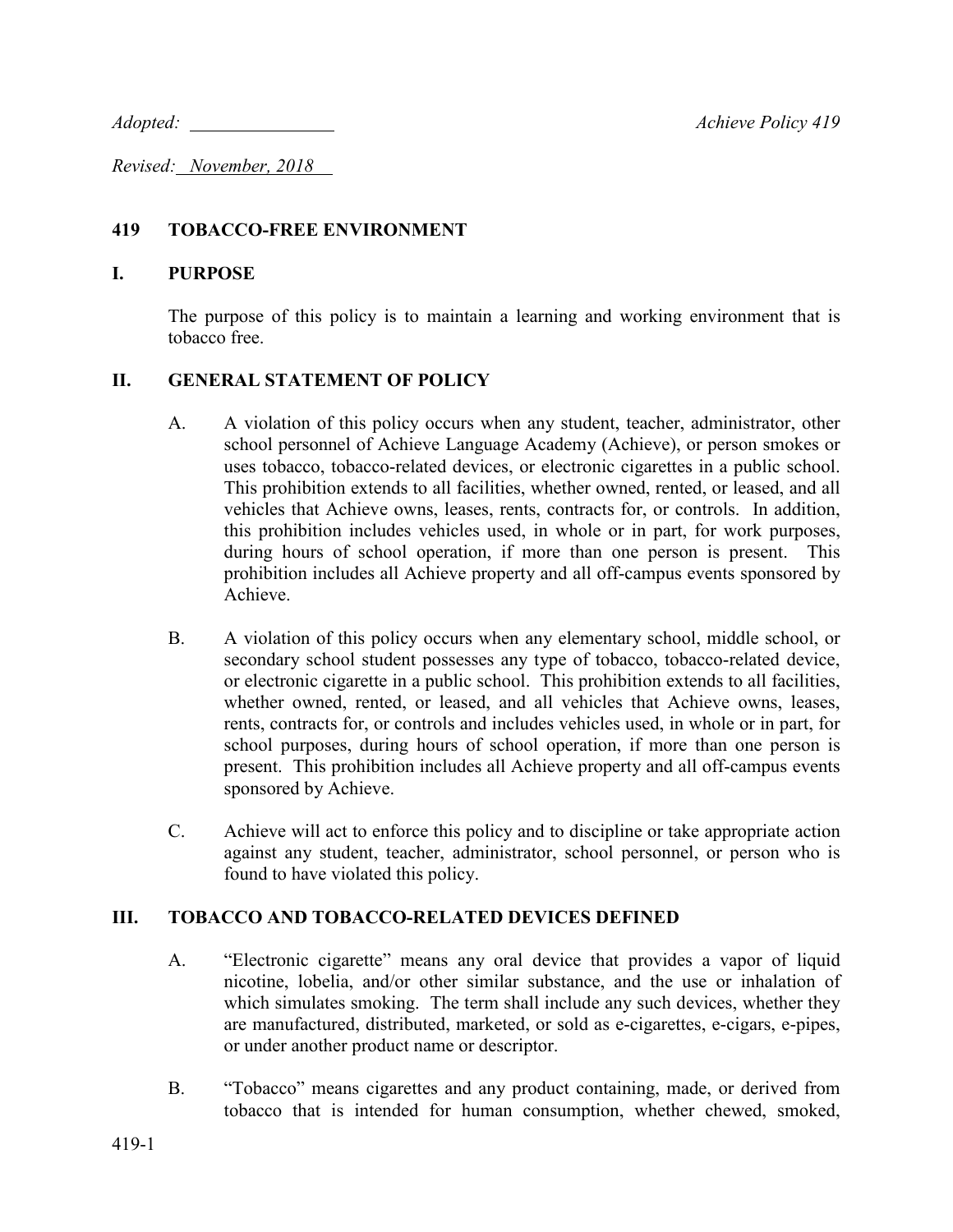absorbed, dissolved, inhaled, snorted, sniffed, or ingested by any other means, or any component, part, or accessory of a tobacco product; cigars; cheroots; stogies; perique; granulated, plug cut, crimp cut, ready rubbed, and other smoking tobacco; snuff; snuff flour; cavendish; plug and twist tobacco; fine cut and other chewing tobacco; shorts; refuse scraps, clippings, cuttings and sweepings of tobacco; and other kinds and forms of tobacco.

- C. "Tobacco-related devices" means cigarette papers or pipes for smoking.
- D. "Smoking" means inhaling or exhaling smoke from any lighted cigar, cigarette, pipe, or any other lighted tobacco or plant product. Smoking also includes carrying a lighted cigar, cigarette, pipe, or any other lighted tobacco or plant product intended for inhalation and the use of electronic cigarettes, including the inhaling and exhaling of vapor from any electronic delivery device.

# **IV. EXCEPTIONS**

- A. A violation of this policy does not occur when an Indian adult lights tobacco on Achieve property as a part of a traditional Indian spiritual or cultural ceremony. An Indian is a person who is a member of an Indian tribe as defined under Minnesota law.
- B. A violation of this policy does not occur when an adult nonstudent possesses a tobacco or nicotine product that has been approved by the United States Food and Drug Administration for sale as a tobacco cessation product, as a tobacco dependence product, or for other medical purposes, and is being marketed and sold solely for such an approved purpose.

# **V. ENFORCEMENT**

- A. All individuals on Achieve premises shall adhere to this policy.
- B. Students who violate this tobacco-free policy shall be subject to Achieve discipline procedures.
- C. Achieve administrators and other Achieve personnel who violate this tobacco-free policy shall be subject to Achieve discipline procedures.
- D. Achieve action taken for violation of this policy will be consistent with requirements of Minnesota or federal law and Achieve policies.
- E. Persons who violate this tobacco-free policy may be referred to the building administration or other Achieve supervisory personnel responsible for the area or program at which the violation occurred.
- F. Achieve administrators may call the local law enforcement agency to assist with enforcement of this policy. Smoking or use of any tobacco product in a public